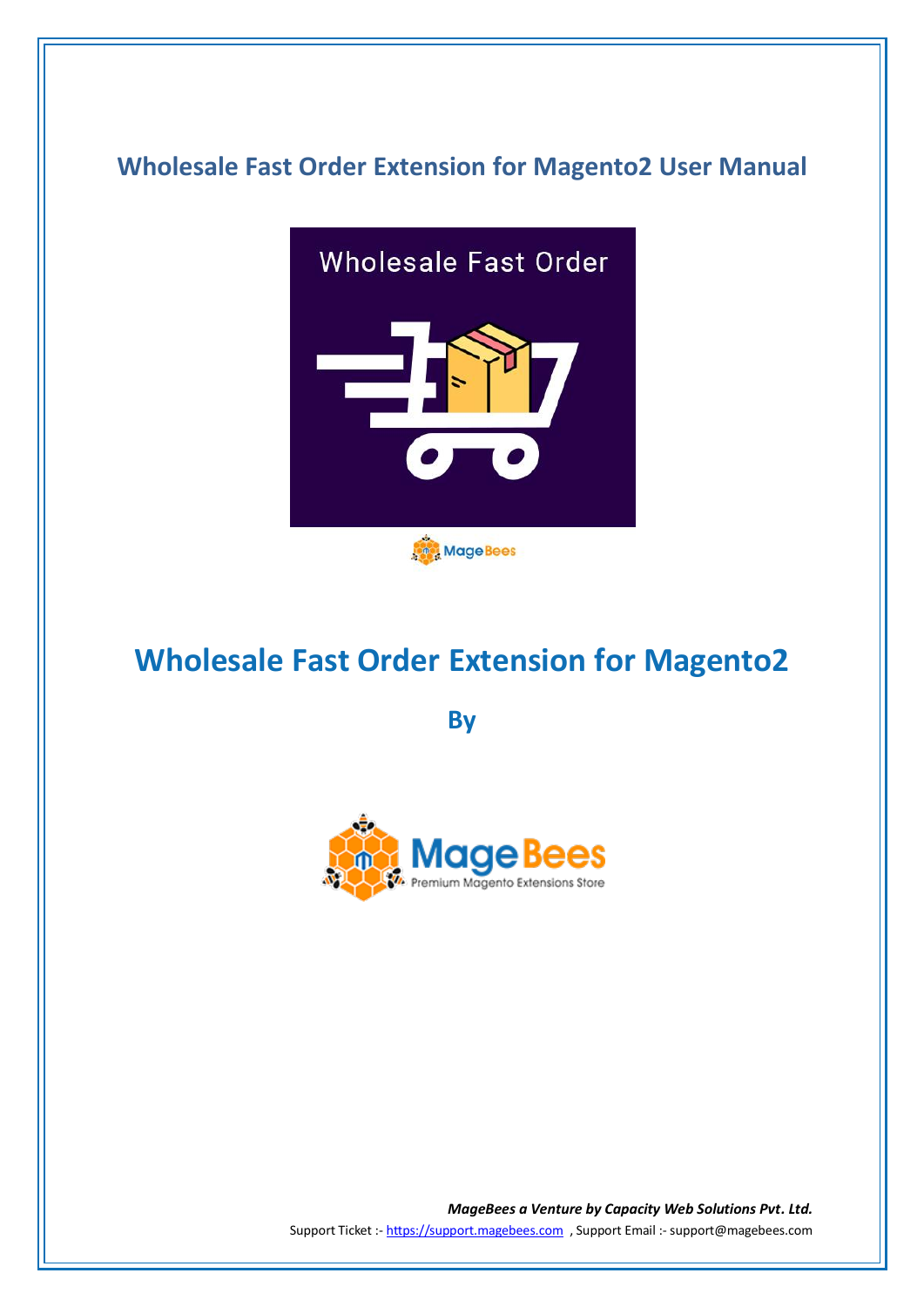### **CONTENT**

| <b>Introduction</b>           | $\mathbf{z}$ |
|-------------------------------|--------------|
| <b>Features</b>               | $\mathbf{a}$ |
| <b>Configuration Settings</b> | 4            |
| <b>Support</b>                |              |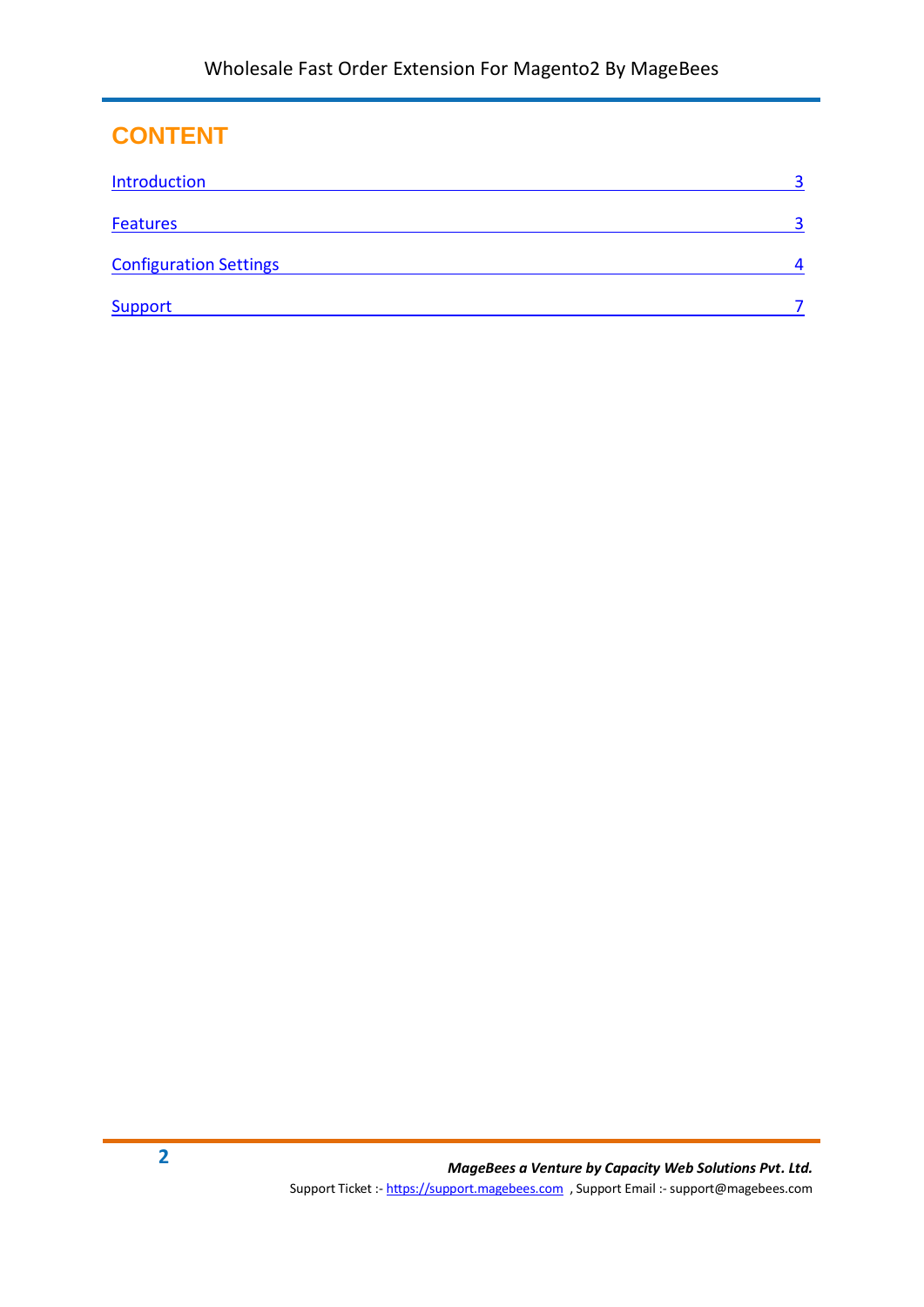#### <span id="page-2-0"></span>**Detailed Summary of Fast Order Extension:**

Our extension allows customers to order products in bulk quickly without visiting each product page. Simply enter the SKU or name, quantity and add items to cart.

Wholesale Fast Order extension helps customers to place an order quickly, save their shopping time and efficiently complete the entire purchase!

Our extension is easy to setup and give many options for settings from admin.

#### <span id="page-2-1"></span>**Features of this extension:**

- $\Rightarrow$  Fast order in bulk.
- $\Rightarrow$  Quick Search options for customers using SKUs or product names.
- $\Rightarrow$  Ajax-based extension to ensure speed and efficiency.
- $\Rightarrow$  Use the quick CSV import function for simple products.
- $\Rightarrow$  Restrict the extension features to a specific customer group.
- $\Rightarrow$  Add multiple products to cart at one time.
- $\Rightarrow$  Automatically calculate total amount before adding products to cart.
- $\Rightarrow$  You can set Meta title, Meta keyword and Meta description.
- $\Rightarrow$  Auto complete keywords and AJAX search support when typing few of characters on search box.
- $\Rightarrow$  Supports All Product types.
- $\Rightarrow$  Work With Multi-Website and Multi-Stores.
- $\Rightarrow$  Easy to install, easy to upgrade, just copy to use.
- $\Rightarrow$  Improve display layout.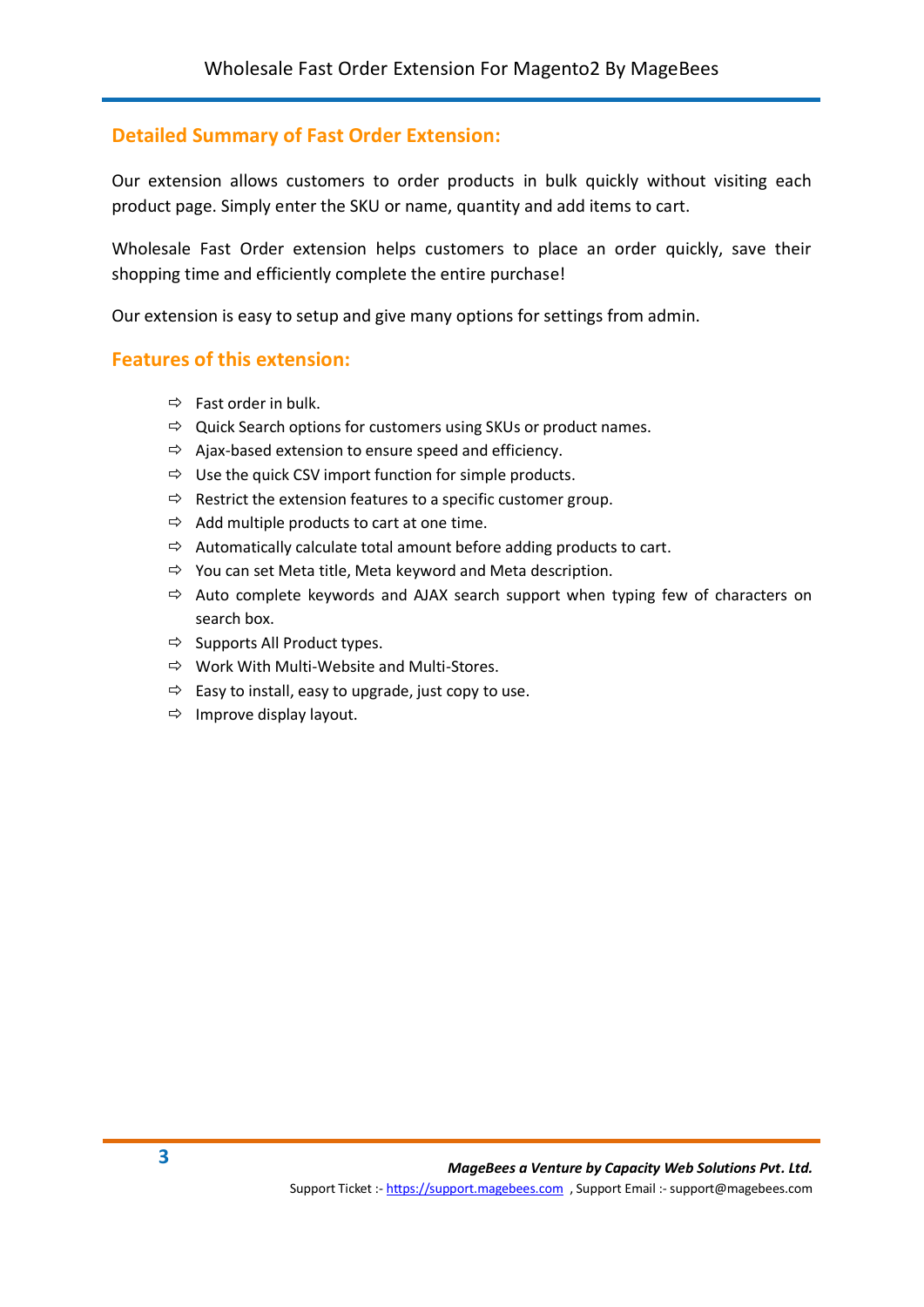#### <span id="page-3-0"></span>**Configuration Settings:**

You must have to follow below steps:

#### **Step-1**

Go to Admin Section → STORES → Configuration → MAGEBEES → Wholesale Fast Order

You will get Following Screen.

| ň                                 | <b>GENERAL</b>              | $\checkmark$<br><b>Wholesale Fast Order - Settings</b>            |                                                                           | $\odot$ |
|-----------------------------------|-----------------------------|-------------------------------------------------------------------|---------------------------------------------------------------------------|---------|
| <b>CUSTOMERS</b><br>Ч             | <b>MAGEBEES</b>             | $\lambda$<br><b>Enabled</b>                                       | $\checkmark$<br>Yes                                                       |         |
| <b>MARKETING</b>                  | <b>Wholesale Fast Order</b> | [store view]                                                      | Select Yes for display the Fast Order on frontend.                        |         |
| 同<br><b>CONTENT</b>               |                             | Autocomplete minimum character lenght<br>[store view]             | $\overline{2}$                                                            |         |
| īl,<br><b>REPORTS</b>             | <b>CATALOG</b>              | $\checkmark$                                                      | Minimum number of characters before displaying the automplete<br>results. |         |
| ▥<br><b>STORES</b>                | <b>CUSTOMERS</b>            | $\checkmark$<br>Default Number Of rows to display<br>[store view] | $\overline{\mathbf{3}}$                                                   |         |
| ❖                                 | <b>SALES</b>                | $\checkmark$<br>Max results to show                               | Default rows show.                                                        |         |
| SYSTEM                            | <b>DOTMAILER</b>            | [store view]<br>$\checkmark$                                      | $\overline{4}$<br>Number of results in the autocomplete box.              |         |
| ¢<br>IND PARTNERS<br>& EXTENSIONS | <b>SERVICES</b>             | $\checkmark$<br><b>Enabled Top Link</b><br>[store view]           | Yes<br>$\blacktriangledown$                                               |         |
|                                   | <b>ADVANCED</b>             | $\checkmark$                                                      | Select Yes for display the Fast Order top link on frontend.               |         |
|                                   |                             | <b>Top Link Label</b><br>[store view]                             | Wholesale Fast Order<br>Here, We can set Fast Order Top Link Label.       |         |
|                                   |                             | <b>URL Key</b>                                                    | wholesale-fast-order                                                      |         |
|                                   |                             | [store view]                                                      | Relative to Website Base URL.                                             |         |
|                                   |                             | <b>Display Heading</b><br>[store view]                            | Yes<br>$\overline{\mathbf{v}}$                                            |         |
|                                   |                             |                                                                   | Select Yes for display the Fast Order Heading on page.                    |         |
|                                   |                             | <b>Heading</b><br>[store view]                                    | Wholesale Fast Order                                                      |         |
|                                   |                             |                                                                   | Here, We can set Fast Order page title.                                   |         |
|                                   |                             | <b>Description</b><br>[store view]                                | Write description here and it will display after Title.                   |         |
|                                   |                             |                                                                   | This text will appear under the Fast Order page title.                    |         |
|                                   |                             | <b>Meta Title</b><br>[store view]                                 | Wholesale Fast Order                                                      |         |
|                                   |                             |                                                                   | Here, We can set Fast Order Page title.                                   |         |
|                                   |                             | <b>Meta Description</b><br>[store view]                           | Wholesale Fast Order                                                      |         |
|                                   |                             | <b>Meta Keywords</b><br>[store view]                              | Wholesale Fast Order                                                      |         |
|                                   |                             |                                                                   |                                                                           |         |
|                                   |                             | <b>Enable for customer groups</b><br>[store view]                 | <b>All Groups</b><br>NOT LOGGED IN<br>General<br>Wholesale<br>Retailer    |         |
|                                   |                             |                                                                   |                                                                           |         |

**4** *MageBees a Venture by Capacity Web Solutions Pvt. Ltd.* Support Ticket :- https://support.magebees.com , Support Email :- support@magebees.com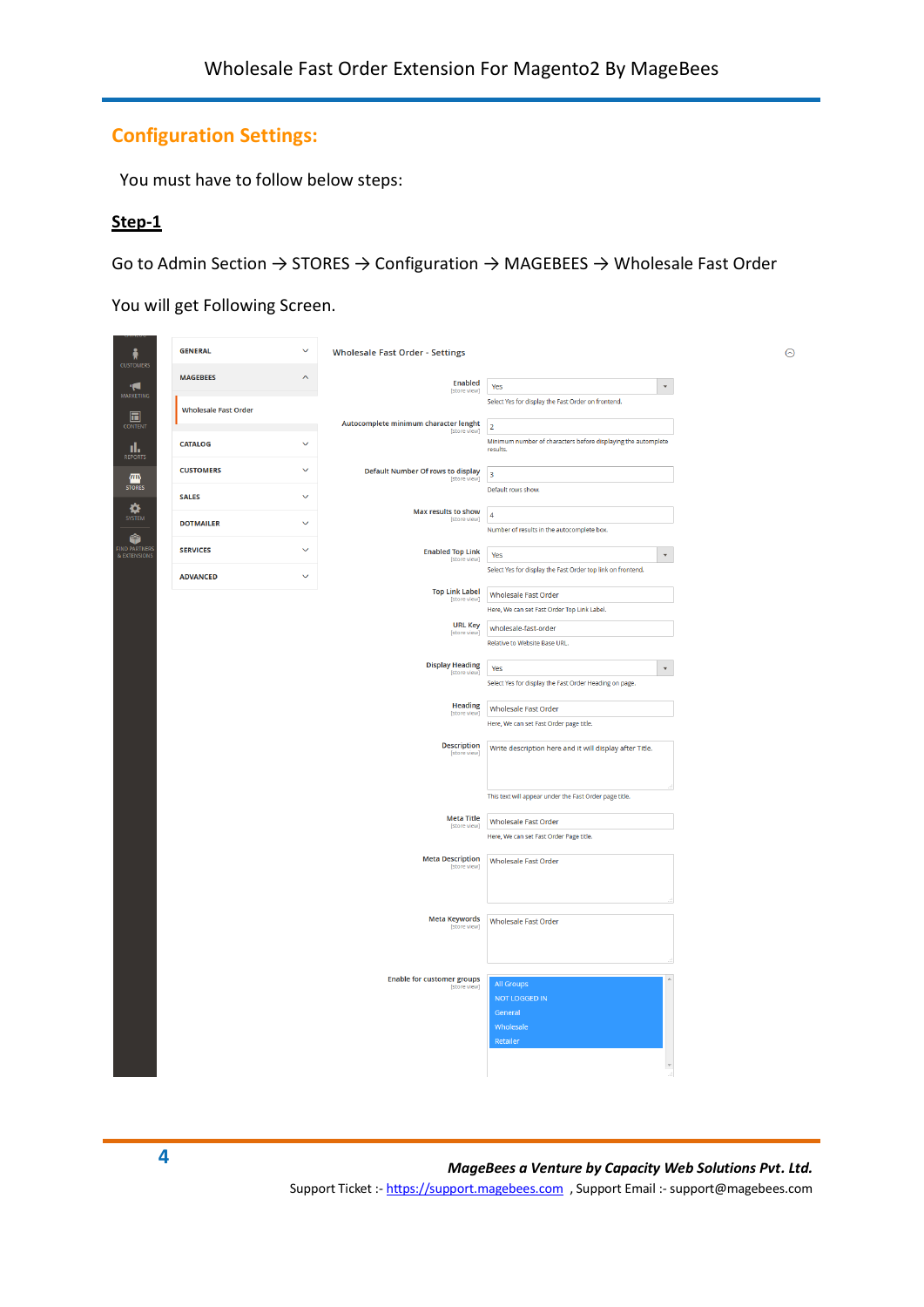#### **Step-2**

- **1. Enable:** You can able to enable or disable extension as per your requirement.
- **2. Auto complete minimum character length:** You can set search box character length.
- **3. Default Number Of rows to display:** You can set number of fast order rows.
- **4. Max results to show:** You can set Number of results in the auto complete box.
- **5. Enabled Top Link & Top Link Label:** You can able to enable or disable top link. Also you can change top link label.
- **6. URL Key:** You can set fast order extension url key.
- **7. Heading & Description:** You can set heading and page description. Also, you can able to enable or disable page heading.
- **8. Meta Information:** You can set Meta title, Meta keyword and Meta description as per your requirement.
- **9. Allow Subscription for Selected Group(s):** You can able to enable or disable extension customer group wise.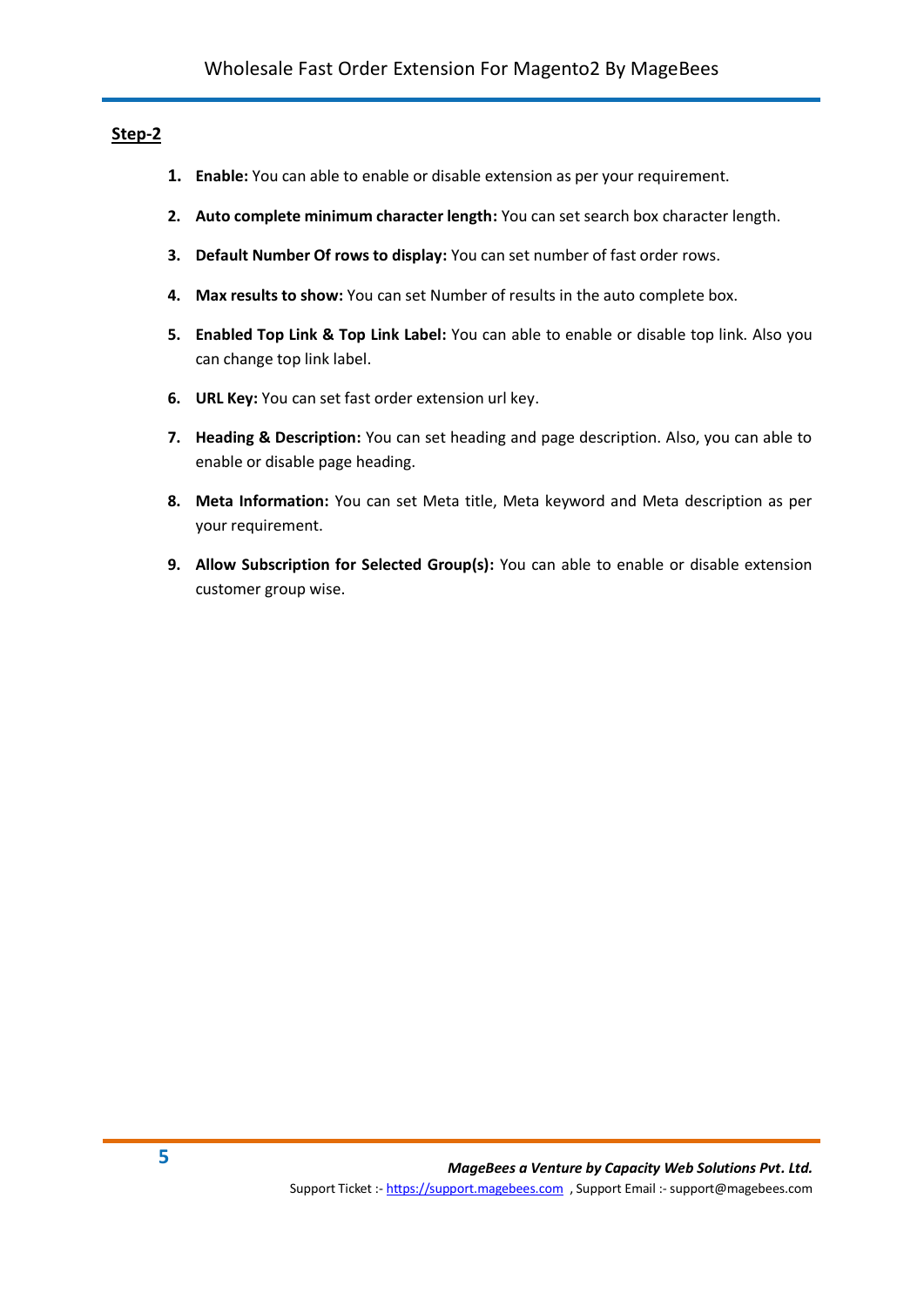**After enable extension you can see that on front-end.** 



#### **Ex – Configurable Product**